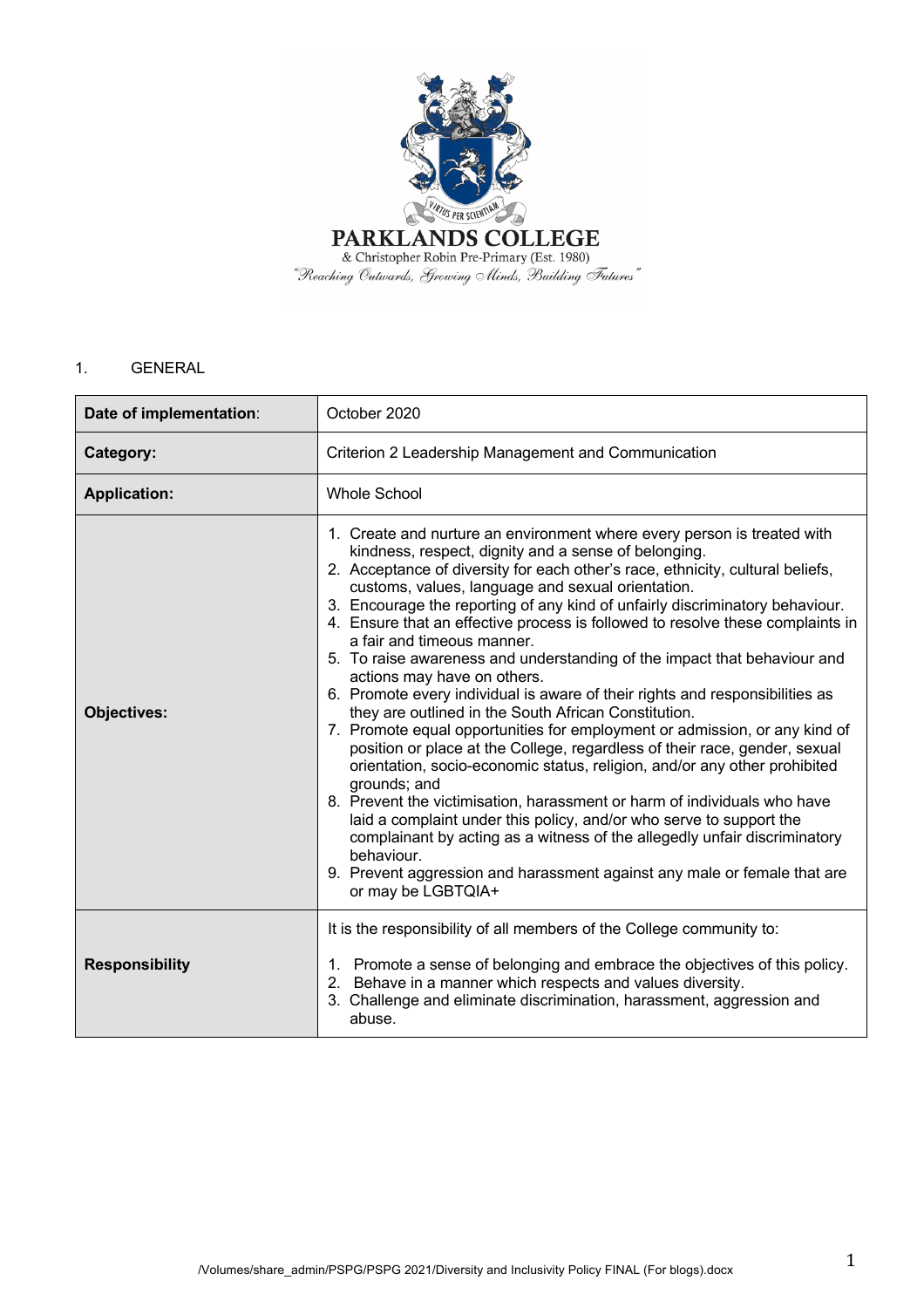## 2. DEFINITIONS1

| Aggression and Harassment <sup>2</sup>                                                   | In the world of work as a single term refers to as "a range of unacceptable<br>behaviors and practices, or threats thereof, whether a single occurrence or<br>repeated, that aim at, result in or are likely to result in physical, psychological,<br>sexual or economic harm and includes gender-based violence and<br>harassment".                                                                                                                                                                                                                                                             |  |
|------------------------------------------------------------------------------------------|--------------------------------------------------------------------------------------------------------------------------------------------------------------------------------------------------------------------------------------------------------------------------------------------------------------------------------------------------------------------------------------------------------------------------------------------------------------------------------------------------------------------------------------------------------------------------------------------------|--|
| <b>Aggression and Harassment</b><br>related to gender-based<br>aggressive and Harassment | Means the violence and harassment directed at persons because of their sex<br>or gender or affecting persons of a sex or gender disproportionately and<br>includes sexual harassment. This form of aggression and harassment is<br>rooted in unequal power relations between (and among) women, men which<br>reflects and reinforces the subordinate status of women in many societies.<br>Anyone can be victim to such aggression and harassment, including those<br>who do not conform to gender norms or traditional societal expectations<br>based on gender, for example, LGBTIQA+ persons. |  |
| <b>Aggression and Harassment</b><br>related to race to ethnic or<br>social               | Means violence and harassment based on race, ethnic or social origin, and<br>includes conduct complained of as unwanted conduct, which was persistent<br>or serious and demeans, humiliates or creates an intimidating environment, or<br>is calculated to include submission by actual or threatened adverse<br>consequences and is related to race or a characteristic of such groups. <sup>3</sup>                                                                                                                                                                                            |  |
| <b>College</b>                                                                           | Means Roth Educational Services (Pty) Ltd t/a Parklands College &<br>Christopher Robin Pre-Primary                                                                                                                                                                                                                                                                                                                                                                                                                                                                                               |  |
| <b>Department Manager</b>                                                                | Head supervisor of a specific department, faculty or classroom                                                                                                                                                                                                                                                                                                                                                                                                                                                                                                                                   |  |
| <b>Executive Management</b>                                                              | Board<br><b>Director</b><br>Principals                                                                                                                                                                                                                                                                                                                                                                                                                                                                                                                                                           |  |
| Senior Team                                                                              | Principals<br><b>Associate Principals</b>                                                                                                                                                                                                                                                                                                                                                                                                                                                                                                                                                        |  |
| <b>Management</b>                                                                        | Associate Principal: Learner Affairs<br>Equity & Diversity Liaison<br>Grade Head<br><b>School Counsellor</b>                                                                                                                                                                                                                                                                                                                                                                                                                                                                                     |  |
| <b>HR Department</b>                                                                     | Human Resource Administrator                                                                                                                                                                                                                                                                                                                                                                                                                                                                                                                                                                     |  |
| <b>External Consultant</b>                                                               | An independent consultant to mediate e.g. labour consultant or attorney                                                                                                                                                                                                                                                                                                                                                                                                                                                                                                                          |  |

 $^1$  Certain terminology/definitions have been derived from the Draft Code of Good Practice on the prevention and elimination of aggression and harassment in the world of work for public comment. No. 43630. 20 August 2020. https://legalbrief.co.za/media/filestore/2020/08/43630\_20-8 EmploymentLabour.pdf. To the extent necessary, we have adapted those definitions to apply to our specific circumstances. In addition, as the Draft Code is still open for public comment, we may amend the definitions in the future, subject to the final version of the Draft Code being gazetted. <sup>2</sup> Draft Code of Good Practice on the prevention and elimination of aggressive and harassment in the world of work for public comment. No. 43630. 20 August 2020, page 11 https://legalbrief.co.za/media/filestore/2020/08/43630\_20-8\_EmploymentLabour.pdf

<sup>&</sup>lt;sup>3</sup> Draft Code of Good Practice on the prevention and elimination of aggressive and harassment in the world of work for public comment. No. 43630. 20 August 2020, **page 12** https://legalbrief.co.za/media/filestore/2020/08/43630\_20-8\_EmploymentLabour.pdf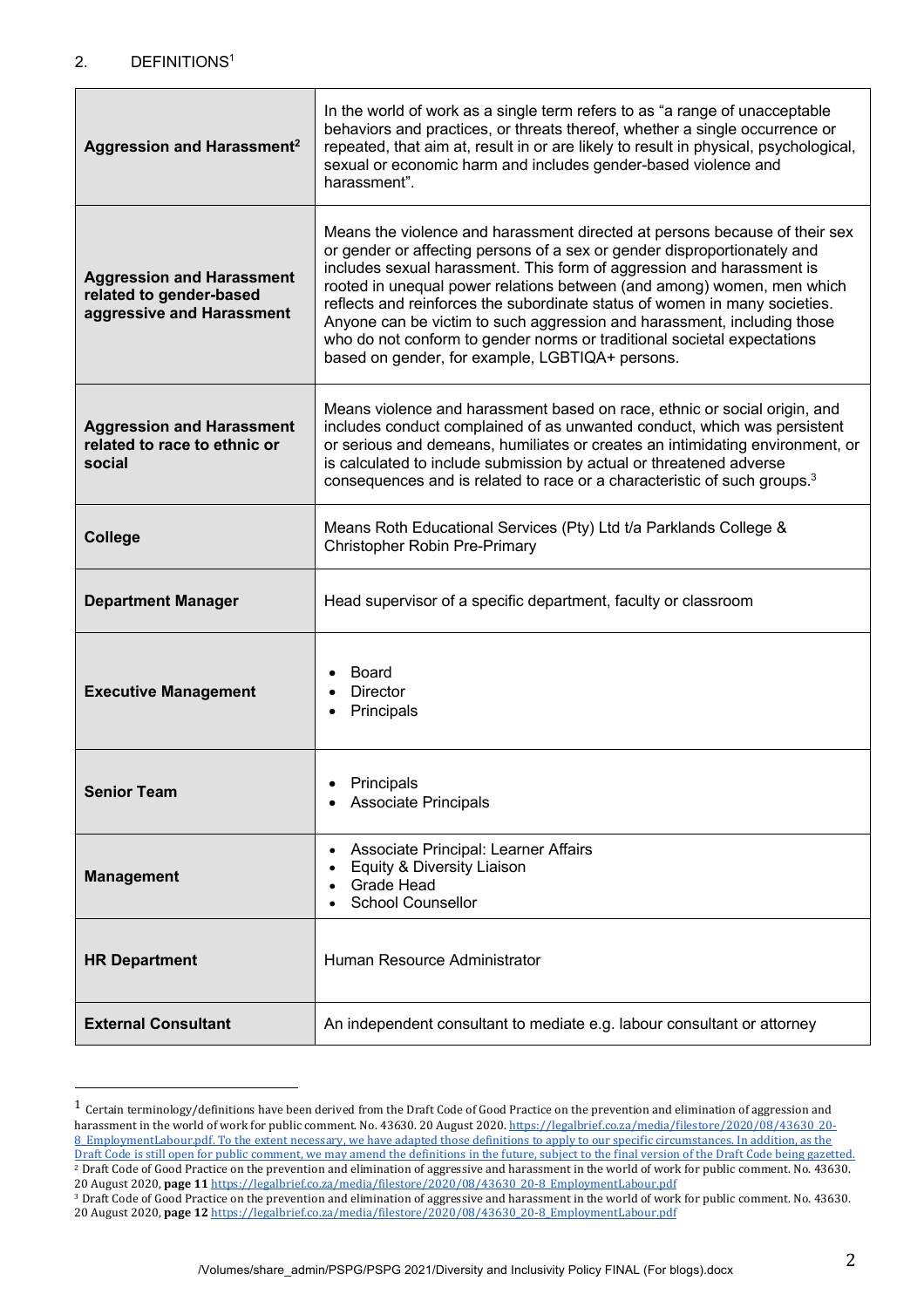| <b>Sexual Gender-based</b><br>Aggression and harassment <sup>4</sup> | Refers to any sexual act or unwanted sexual comments, verbal or nonverbal<br>advances, attention, proposition, coercion, threats of harm or physical force,<br>by any person regardless of their relationship to the complainant(s) in any<br>setting. It may be driven by power differences and perceived gender norms. It<br>includes forced sex, sexual coercion and rape of adult or adolescent man,<br>women and includes child abuse and rape. |
|----------------------------------------------------------------------|------------------------------------------------------------------------------------------------------------------------------------------------------------------------------------------------------------------------------------------------------------------------------------------------------------------------------------------------------------------------------------------------------------------------------------------------------|
| Socio-economic status                                                | Includes a social or economic condition or perceived condition of a person<br>who is disadvantaged by poverty, low employment status, or lack of or low-<br>level educational qualifications.                                                                                                                                                                                                                                                        |
| <b>Victimisation</b>                                                 | Refers to the action of singling out a person for cruel or unjust treatment.                                                                                                                                                                                                                                                                                                                                                                         |

#### 3. INTRODUCTION

- 3.1 This policy applies to all members of the College community, including staff, learners, parents, guardians and past learners.
- 3.2 This policy applies whilst on Campus, at College events, representing the College in any capacity, supporting the College on or off Campus, or when recognisable as members of the College community. This policy extends to social media platforms and to any other form of media and communication platform.

#### 4. PREAMBLE

- 4.1 The College recognises, values and promotes diversity, inclusion and belonging and aims to promote positive personal relationships in an environment where individuals feel free to be themselves and are treated with dignity and respect.
- 4.2 This policy seeks to ensure that everyone, regardless of their race, disability, gender, sexual orientation, socio-economic status, religion or any other prohibited grounds, feels safe and comfortable at Parklands College.

#### 5. LEARNER SPECIFIC REFERENCES

#### *5.1 Extract from Children's Act [No. 38 of 2005]*

#### *CHAPTER 2 GENERAL PRINCIPLES*

The general principles set out in this section guide the implementation of all legislation applicable to children, including this Act; all *proceedings, actions and decisions by any organ of state in any matter concerning a child or children in general.*

*32 No.28944 GOVERNMENTGAZETTE, 19JUNE 2006 Act No.38,2005 CHILDREN'S ACT, 2005*

- *(2) All proceedings, actions or decisions in a matter concerning a child must-*
	- *(a) respect, protect, promote and fulfil the child's rights set out in the Bill of Rights, the best interests of the child standard set out in section 7 and the rights and principles set out in this Act, subject to any lawful limitation;*
	- *(b) respect the child's inherent dignity;*
	- *(c) treat the child fairly and equitably;*
	- *(d) protect the child from unfair discrimination on any ground, including on the grounds of the health status or disability of the child or a family member of the child;*
	- *(e) recognise a child's need for development and to engage in play and other 10 recreational activities appropriate to the child's age; and*
	- *(f) recognise a child's disability and create an enabling environment to respond to the special needs that the child has.*
- *(3) If it is in the best interests of the child, the child's family must be given the opportunity to express their views in any matter concerning the child.*
- *(4) In any matter concerning a child-*
	- *(a) an approach which is conducive to conciliation and problem-solving should be followed and a confrontational approach should be avoided; and*
	- *(b) a delay in any action or decision to be taken must be avoided as far as possible.*

<sup>&</sup>lt;sup>4</sup> Draft Code of Good Practice on the prevention and elimination of aggressive and harassment in the world of work for public comment. No. 43630. 20 August 2020, page 11 https://legalbrief.co.za/media/filestore/2020/08/43630\_20-8\_EmploymentLabour.pdf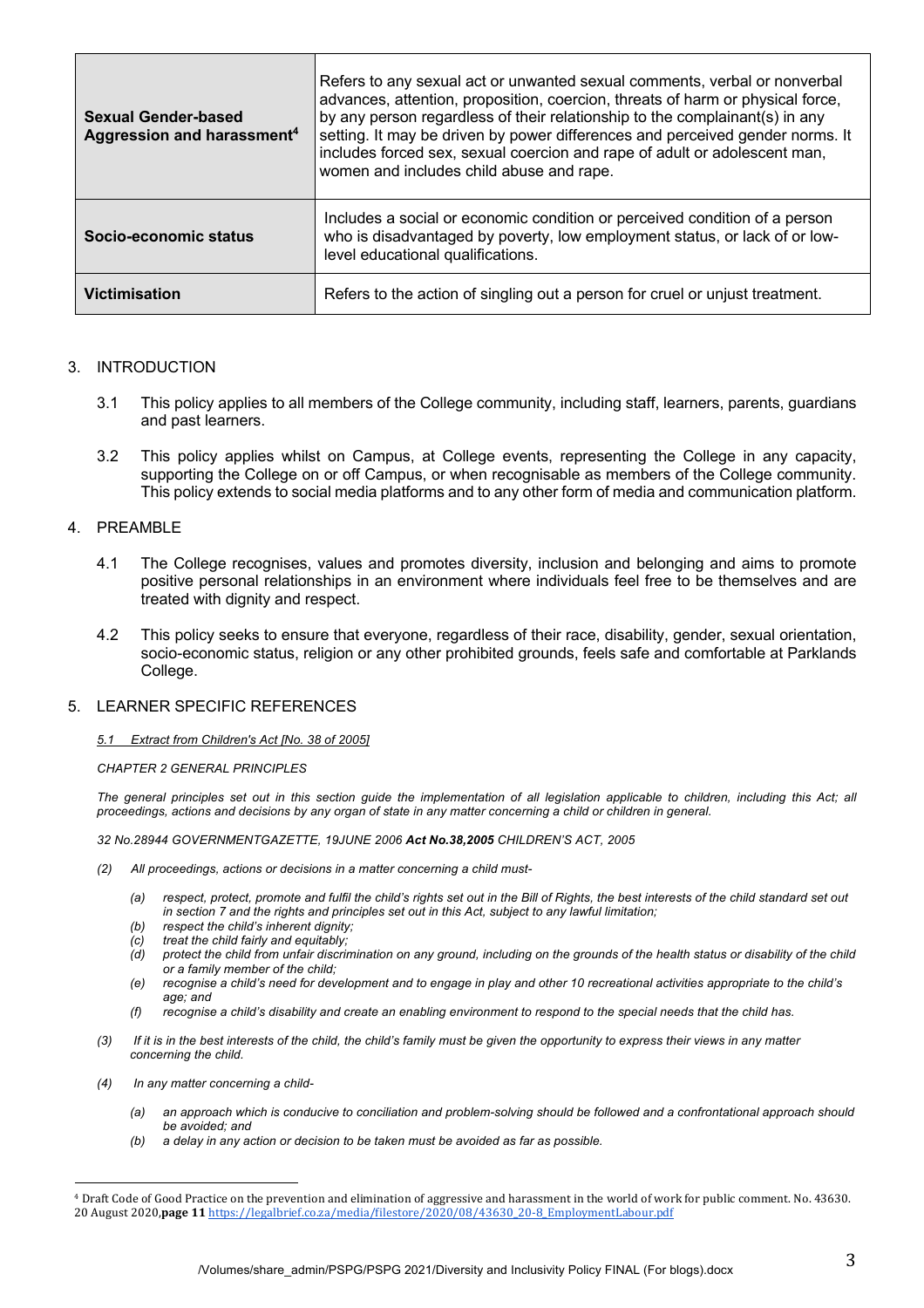- *(5) A child, having regard to his or her age, maturity and stage of development, and 20 a person who has parental responsibilities and rights in respect of that child, where appropriate, must be informed of any action or decision taken in a matter concerning the child which significantly affects the child.*
- *5.2 Extract from South African Constitution - Chapter 2: Bill of Rights*
- *7. Rights*
- *(1) This Bill of Rights is a cornerstone of democracy in South Africa. It enshrines the rights of all people in our country and affirms the democratic values of human dignity, equality and freedom.*
- *(2) The state must respect, protect, promote and fulfil the rights in the Bill of Rights.*
- *(3) The rights in the Bill of Rights are subject to the limitations contained or referred to in section 36, or elsewhere in the Bill.*
- *8. Application*
- *(1) The Bill of Rights applies to all law, and binds the legislature, the executive, the judiciary and all organs of state.*
- *(2) A provision of the Bill of Rights binds a natural or a juristic person if, and to the extent that, it is applicable, taking into account the nature of the right and the nature of any duty imposed by the right.*
- *(3) When applying a provision of the Bill of Rights to a natural or juristic person in terms of subsection (2), a court— (a) in order to give effect to a right in the Bill, must apply, or if necessary develop, the common law to the extent that legislation does not give effect to* that right; and (b) may develop rules of the common law to limit the right, provided that the limitation is in accordance with section *36(1).*
- *(4) A juristic person is entitled to the rights in the Bill of Rights to the extent required by the nature of the rights and the nature of that juristic person.*

#### *9. Equality*

- *(1) Everyone is equal before the law and has the right to equal protection and benefit of the law.*
- *(2) Equality includes the full and equal enjoyment of all rights and freedoms. To promote the achievement of equality, legislative and other measures designed to protect or advance persons, or categories of persons, disadvantaged by unfair discrimination may be taken.*
- *(3) The state may not unfairly discriminate directly or indirectly against anyone on one or more grounds, including race, gender, sex, pregnancy, marital status, ethnic or social origin, colour, sexual orientation, age, disability, religion, conscience, belief, culture, language and birth.*
- *(4) No person may unfairly discriminate directly or indirectly against anyone on one or more grounds in terms of subsection (3). National legislation must be enacted to prevent or prohibit unfair discrimination.*
- *(5) Discrimination on one or more of the grounds listed in subsection (3) is unfair unless it is established that the discrimination is fair.*
- *10. Human dignity*

*Everyone has inherent dignity and the right to have their dignity respected and protected.* 

### 6. POLICY STATEMENT

- 6.1 The College strives to be an inclusive, diverse and culturally responsive place of learning and therefore will not tolerate any discriminatory or racist behaviour.
- 6.2 It is our shared responsibility at the College to create and nurture an environment where every person is treated with kindness, respect and dignity and has a sense of belonging.

### 7. TYPES OF DISCRIMINATION

The transference of material whether in paper or electronic format, intentional/unintentional, containing any form of discrimination/racism is strictly prohibited.

There are **four** categories of discrimination according to the Equity Act which includes, but is not limited to the following, under the Employment Equity Act, 55 of 1998:

| Direct discrimination                                                                                                                                                                                                                                                                                                                          | Indirect discrimination                                                                                                                                                                                                                          |
|------------------------------------------------------------------------------------------------------------------------------------------------------------------------------------------------------------------------------------------------------------------------------------------------------------------------------------------------|--------------------------------------------------------------------------------------------------------------------------------------------------------------------------------------------------------------------------------------------------|
| When an individual person is treated less favourably on the basis<br>of race, gender, sex, pregnancy, marital status, ethnic or social<br>origin, colour, sexual orientation, age, disability, religion,<br>conscience, belief, culture, language and birth, or any other<br>prohibited grounds as outlined by the South African Constitution. | When practices and policies in fact affect<br>a certain group of people more than<br>others, and when such practices and<br>policies seem to be neutral but, in fact,<br>have a disproportionate effect on<br>individuals from different groups. |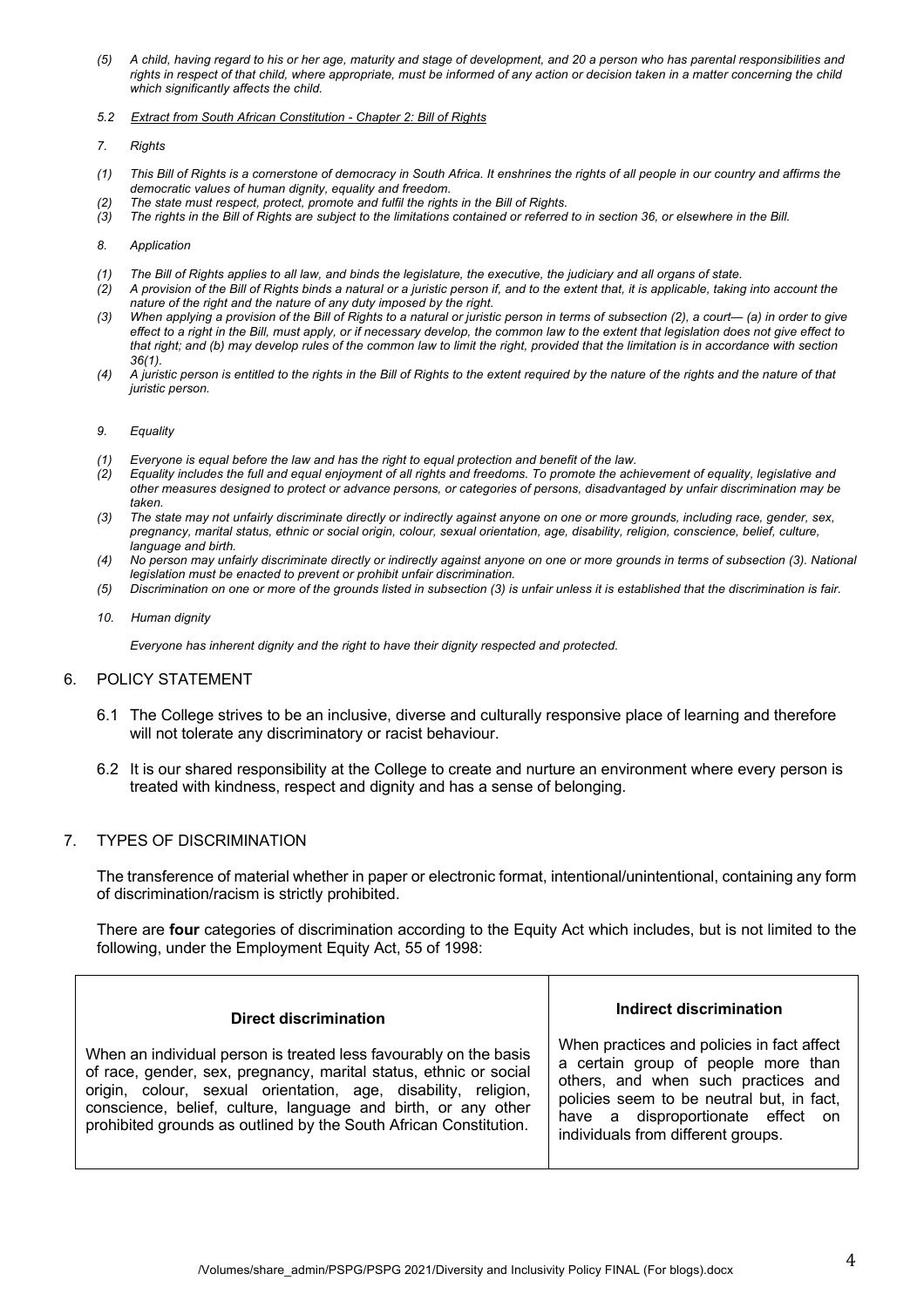#### **Harassment**

Harassment is unwanted conduct which is persistent or is a single incident which seriously demeans, humiliates or creates a hostile or intimidating environment or is calculated to induce submission by actual or threatened adverse consequences and which is related to a person's membership or presumed membership of a group identified by one or more of the prohibited grounds or a characteristic associated with such a group.

Aggressive behaviour and Harassment5

This can include aggression and harassment that will generally fall into the following three broad categories:

- a) Self-directed aggression (aggression against oneself)
- b) Interpersonal aggression (aggression against another person); and
- c) Collective aggression (group or community aggression).

**Hate speech**

The publishing, propagating, advocating or communication of words based on one or more of the prohibited grounds, against any person, that could reasonably be construed to demonstrate a clear intention to:

- be hurtful:
- be harmful or to incite harm;
- promote or propagate hatred.

- 8. FORMS OF UNFAIR DISCRIMINATION
	- 8.1 Unfair discrimination includes, but is not limited to, one or more of the following, whether in the form of direct or indirect conduct or as expressed on social media platforms:
		- 8.1.1 oral abuse and threats;
		- 8.1.2 written abuse in whatever form it appears
		- 8.1.3 psychological conduct;
		- 8.1.4 physical actions;
		- 8.1.5 cyberbullying, social media;
		- 8.1.6 provocative behaviour;
		- 8.1.7 workplace/School bullying<sup>6</sup>
		- 8.1.8 harassing, offending, professionally or socially
		- 8.1.9 physical bullying
		- 8.1.10 tangible/material bullying
		- 8.1.11 verbal bullying
		- 8.1.12 passive Aggressive or covert bullying
		- 8.1.13 subversive behaviour
	- 8.2 In cases of hate speech and harassment, the determination of fairness does not apply.

### 9. REPORTING DISCRIMINATION

- 9.1 Any incidents may be reported following the process below or to a person for whomever the aggrieved feels comfortable to speak to or electronically to the designated email address: equity@parklands.co.za; LGBTQ@parklands.co.za; helpme@parklands.co.za. Alternatively, the attached form can be completed.
- 9.2 All learner matters will be dealt with age appropriately and with the support of the faculty Principal.
- 9.3 Reports must include details of what, where, when, how and who was present or witnessed the matter.

<sup>&</sup>lt;sup>5</sup> Draft Code of Good Practice on the prevention and elimination of aggressive and harassment in the world of work for public comment. No. 43630. 20 August 2020, page 19 https://legalbrief.co.za/media/filestore/2020/08/43630\_20-8\_EmploymentLabour.pdf

 $6$  Draft Code of Good Practice on the prevention and elimination of aggressive and harassment in the world of work for public comment. No. 43630. 20 August 2020, page 19 https://legalbrief.co.za/media/filestore/2020/08/43630\_20-8\_EmploymentLabour.pdf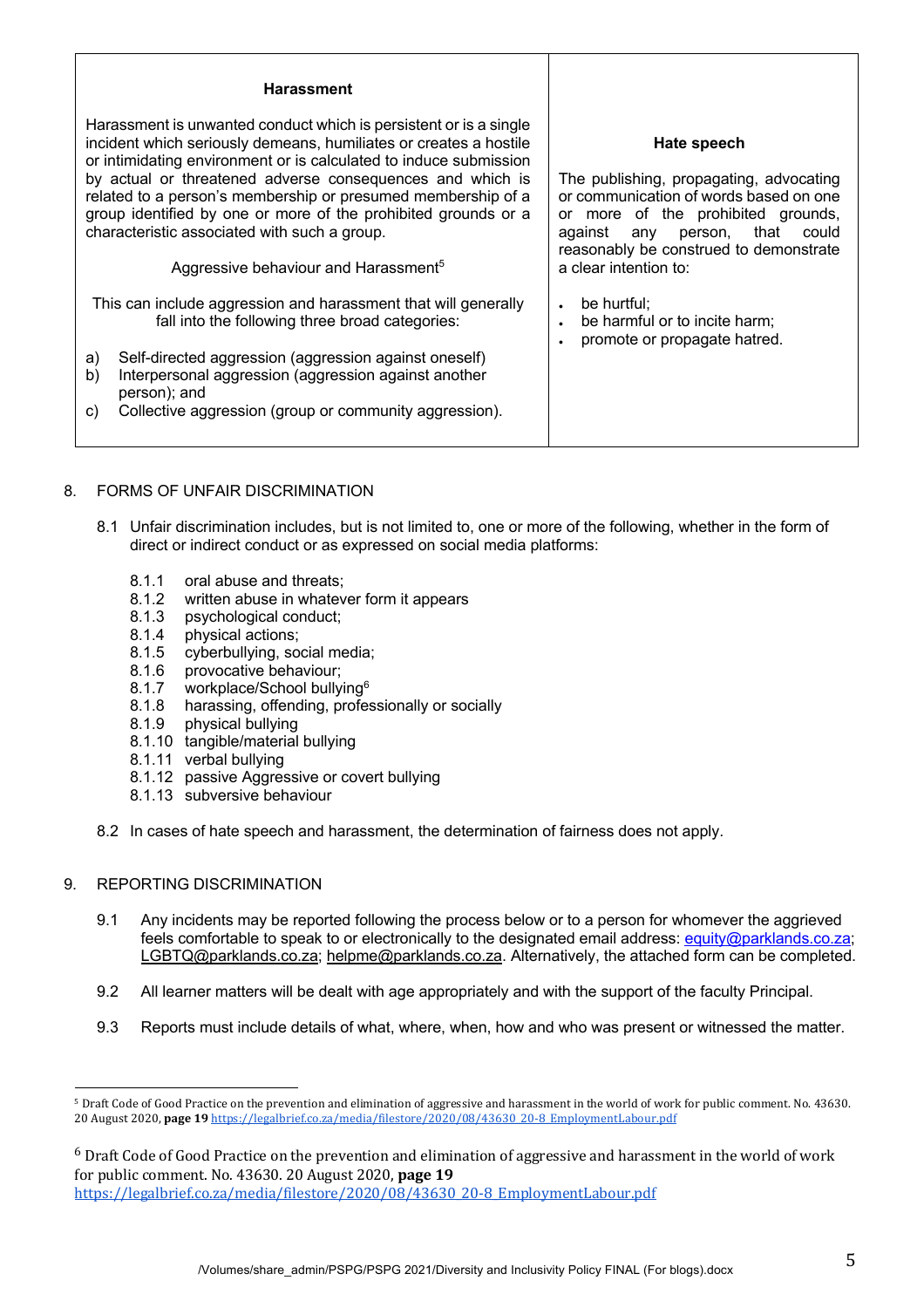- 9.4 The designated people or individuals (based on whether coming from a staff member, learner or parent) dealing with the reported incident, will discuss the complaint with a Department Manager / Principal who will decide on the action and process to be implemented in the event of the following unacceptable behaviour / action:
- 9.4.1 Level 1: unconscious/ non-deliberate action
- 9.4.2 Level 2: deliberate hurtful/ unacceptable behaviour
- 9.4.3 Level 3: repeated offense / ongoing unacceptable behaviour
- 9.5 Incidents are recorded and kept on file, regardless of how minor they may appear to be. Follow-up meetings relating to the incident are also recorded and kept on file. Parents are informed of these incidents as well as any possible prescribed consequences.

| Procedure to lodging a complaint:                                                                              |                                                                                                                                      |                                                                                                                                      |  |
|----------------------------------------------------------------------------------------------------------------|--------------------------------------------------------------------------------------------------------------------------------------|--------------------------------------------------------------------------------------------------------------------------------------|--|
| <b>Learners</b>                                                                                                | <b>Staff</b>                                                                                                                         | <b>Parents</b>                                                                                                                       |  |
| Step 1:<br>Equity & Diversity Liaison and<br>Department Manager* to review<br>complaint                        | Step 1:<br>The Management Team* will review<br>the complaint                                                                         |                                                                                                                                      |  |
| *Department Manager: Head supervisor of a<br>specific department, faculty or classroom                         | *Management Team: Equity and Diversity<br>Liaison, Grade Heads, Associate Principal -<br><b>Learner Affairs</b>                      |                                                                                                                                      |  |
| If further intervention is necessary:                                                                          |                                                                                                                                      |                                                                                                                                      |  |
| Step 2:<br>The Management Team* will review<br>the complaint                                                   | Step 2:<br>The Senior Team* will review the<br>complaint                                                                             | Step 2:<br>The Senior Team* will review the<br>complaint                                                                             |  |
| *Management Team: Equity and Diversity<br>Liaison, Grade Heads, Associate Principal -<br>Learner Affairs       | *Senior Team: Associate Principal and<br>Principal                                                                                   | *Senior Team: Associate Principal and<br>Principal                                                                                   |  |
|                                                                                                                | If further intervention is necessary:                                                                                                |                                                                                                                                      |  |
| Step 3:<br>The Senior Team* will review the<br>complaint<br>*Senior Team: Associate Principal and<br>Principal | Step 3:<br>The Executive Management Team*<br>will review the complaint<br>*Executive Management Team: Principals,<br>Director, Board | Step 3:<br>The Executive Management<br>Team* will review the complaint<br>*Executive Management Team:<br>Principals, Director, Board |  |
| If further intervention is necessary:                                                                          |                                                                                                                                      |                                                                                                                                      |  |
| Step 4:<br>An independent specialist consultant                                                                | Step 4:<br>An independent specialist consultant                                                                                      | Step 4:<br>An independent specialist<br>consultant                                                                                   |  |

### 10. INVESTIGATIONS AND PROCEDURES

- 10.1 The aggrieved may be called to clarify details of the events.
- 10.2 The offender will be given the opportunity to explain his/her actions.
- 10.3 Counselling will take place at each level to ensure that all parties feel safe.
- 10.4 The appropriate form of action takes place depending on the severity of the complaint and the necessary age appropriate action will be taken, and may include one or more of the following: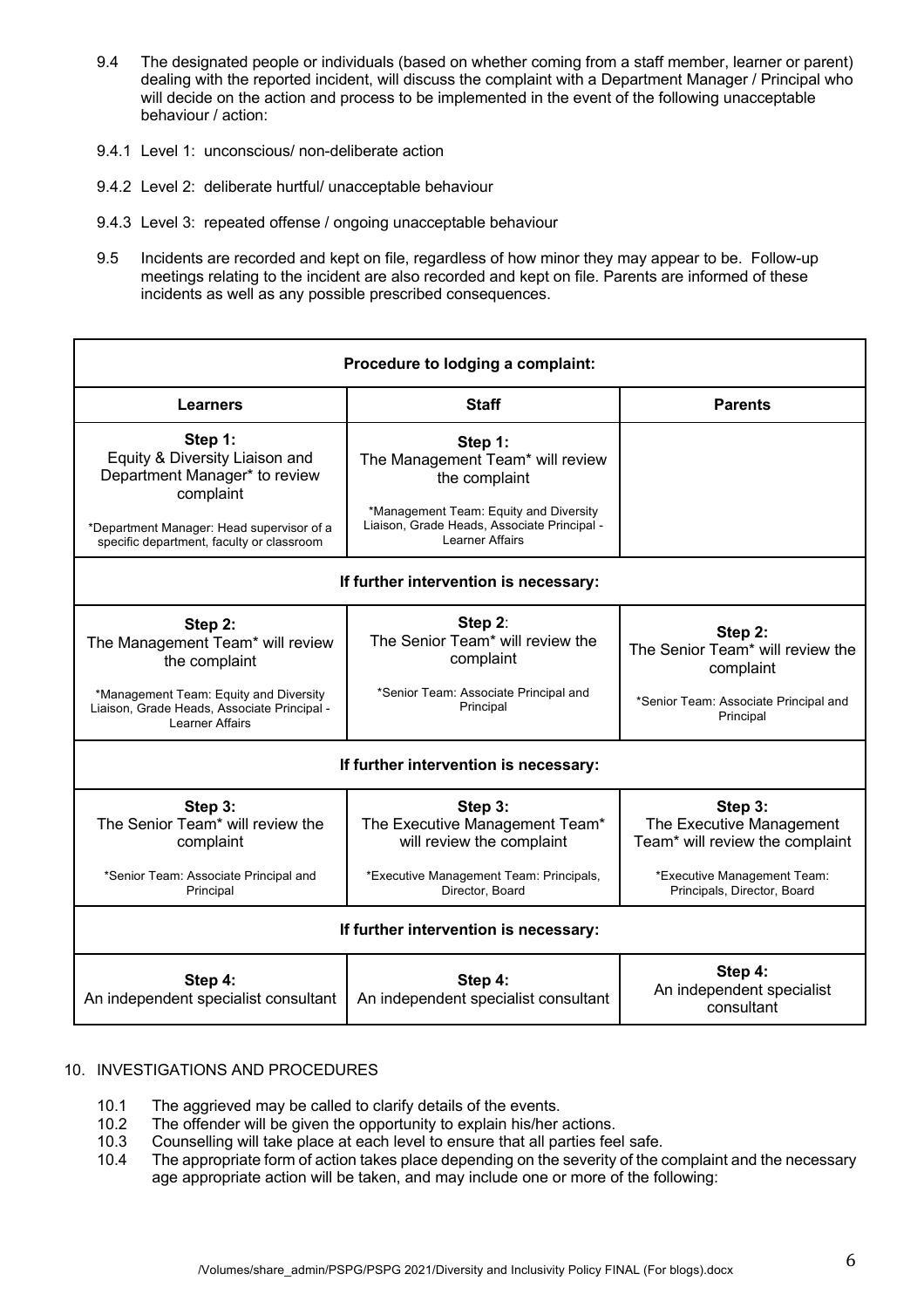- 10.4.1 Verbal warning<br>10.4.2 Detention
- 10.4.2 Detention<br>10.4.3 Communit
- Community Service
- 10.4.4 Compulsory Counselling<br>10.4.5 Sensitivity training
- 10.4.5 Sensitivity training<br>10.4.6 Suspension
- Suspension
- 10.4.7 Expulsion/Dismissal
- 10.5 The aggrieved must be given appropriate emotional support or counselling should this be requested.
- 10.6 The desired outcome of a disciplinary procedure is restorative justice. This means that, wherever possible, there is an informal, amicable, respectful, and equitable resolution of the incident. This resolution must take into account the seriousness of the infringement and must be supported and accepted by both individuals or groups involved. Through mediation and discussions both parties should reach a point where they are confident that they can continue in the College environment without fear of intimidation, harassment, or retribution. Re-education/counselling on the nature of the transgression will be provided.
- 10.7 The aggrieved and the alleged offender may request the presence of another member of the current College community to support them.
- 10.8 The aggrieved may choose to receive a 'formal' or an 'informal' outcome as a result of the complaint. It is recognised that there are times when the aggrieved may have been hurt or offended by the actions, behaviour or comments of another, but may not *want* a formal outcome.
- 10.9 The option of an informal outcome in no way diminishes the seriousness of the disciplinary action and facilitates a less threatening approach for an individual to come forward and report an incident where they have been hurt or offended.
- 10.10 Meticulous record-keeping of the process and any relevant documentation is kept.
- 10.11 Anonymous complaints will be taken seriously and investigated as far as possible. However, it is emphasized that it may not be possible to reach a satisfactory outcome for an anonymous aggrieved person. Anonymous complainants are encouraged to identify themselves.
- 10.12 An aggrieved may withdraw their complaint at any stage of the process, however, the withdrawal must be provided in writing. The incident may still be investigated and kept on record.
- 10.13 If it is decided that a complaint has been made falsely or with malicious intent, age appropriate action will still be taken.

| <b>Behaviour regarding Discrimination</b>               | <b>Actions</b>                                                                                                                                                                                                                                                                                                                                                                                                                                                                                                                      |
|---------------------------------------------------------|-------------------------------------------------------------------------------------------------------------------------------------------------------------------------------------------------------------------------------------------------------------------------------------------------------------------------------------------------------------------------------------------------------------------------------------------------------------------------------------------------------------------------------------|
| Derogatory name-calling, insults, jokes and<br>language | The offender is made aware of the hurt caused and an<br>$\bullet$<br>apology is required.<br>When the transgression is by a learner, parents are<br>$\bullet$<br>informed and the incidents will be recorded.<br>Incidents are recorded for record-keeping.<br>$\bullet$                                                                                                                                                                                                                                                            |
| Verbal Abuse and Threats                                | The offender is made to understand that verbal abuse is<br>$\bullet$<br>offensive and unacceptable and a disciplinary process may<br>follow. In the case of a learner, parents are invited to a<br>meeting, the incident is recorded and kept on file.<br>A written apology by the offender to the aggrieved.<br>$\bullet$<br>Any appropriate form of restorative justice.<br>$\bullet$<br>Community service.<br>Enrolment in a programme educating the offender in<br>$\bullet$<br>whichever category the discrimination occurred. |

**Examples of Level 1** (but could also be escalated to Level 2)

# **Examples of Level 2**

| <b>Behaviour regarding Discrimination</b>                                                         | <b>Actions</b>                                                                                                                                                                            |
|---------------------------------------------------------------------------------------------------|-------------------------------------------------------------------------------------------------------------------------------------------------------------------------------------------|
| Ridicule based on differences of<br>colour, race, ethnicity, nationality,<br>culture or language. | Counselling from within the College<br>Counselling from outside the College.<br>Detention including Saturday detentions; internal<br>suspension during breaks for a maximum of two weeks; |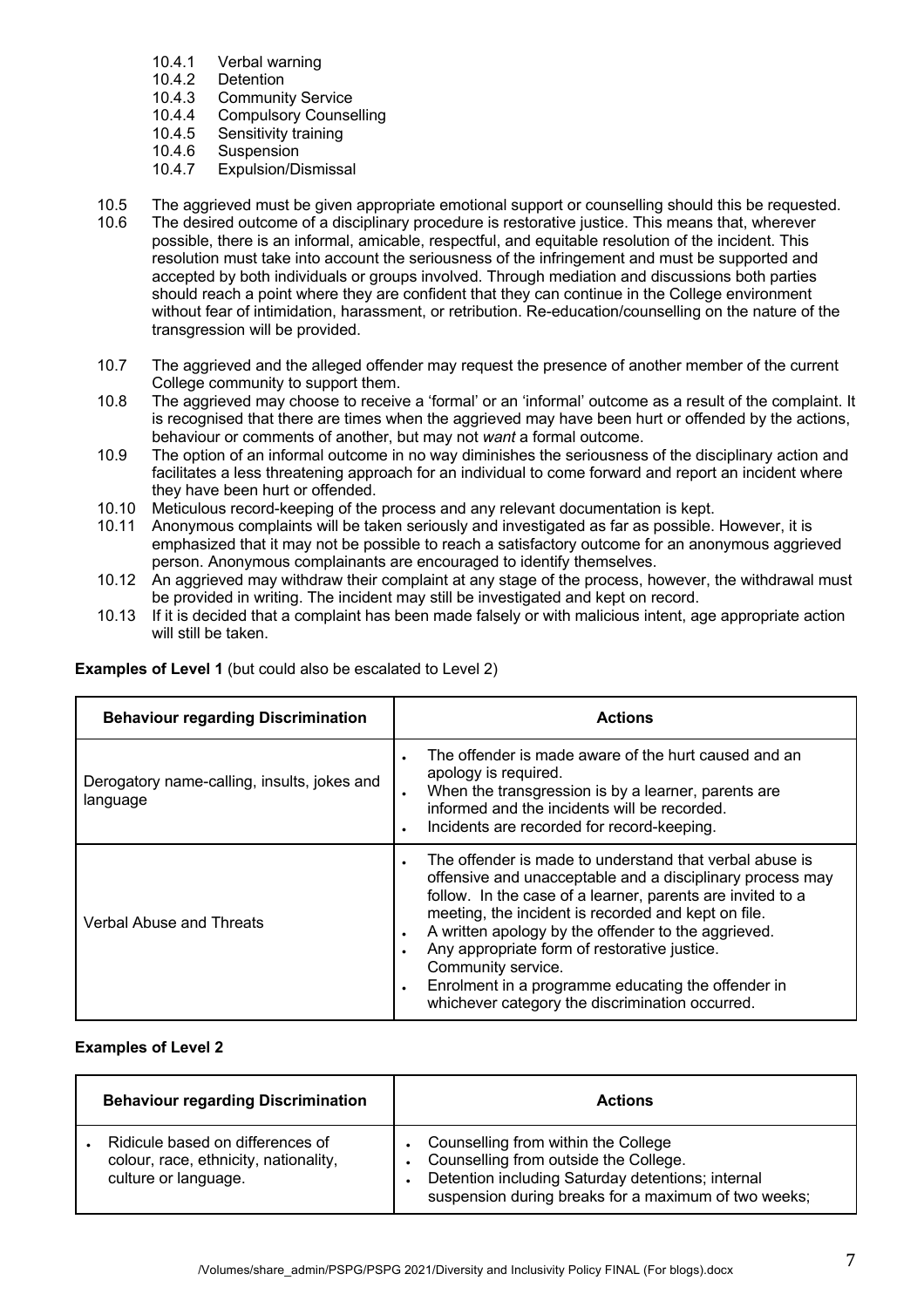| <b>Physical Assaults</b>                                                                                   | Full internal suspension (class and breaks) for up to two<br>days; full internal suspension up to a week (to be                                                                                                                                                                                        |
|------------------------------------------------------------------------------------------------------------|--------------------------------------------------------------------------------------------------------------------------------------------------------------------------------------------------------------------------------------------------------------------------------------------------------|
| Ridicule based on differences of<br>colour, race, ethnicity, nationality,<br>culture, religion or language | confirmed by the Principal);<br>Extreme cases may lead to termination of an<br>enrollment/employment contract.<br>Support provided to aggrieved.<br>Extreme cases may lead to termination of an<br>enrollment/employment contract.<br>Reporting the incident to the necessary authoritative<br>bodies. |

## 11. CONSEQUENCES

- 11.1. Persons who are found to be prejudiced face a range of consequences. Any retaliation against someone who reports an incident will be viewed very seriously and action will be taken according to the code of conduct. Complaints will be addressed in an age appropriate manner as will the consequences. During the internal process which is set out in the Code of Conduct, learners will be supported and where it is appropriate, a parent or friend, College counsellor or educator may be called to accompany them.
- 11.2. Consequences will be based on an individual basis as investigated in the steps provided above in "Reporting Discrimination".
- 11.3. Matters must be addressed as follows:
	- 11.3.1 Strive for both procedural and substantive fairness during considerations and outcome.<br>11.3.2 Ensure that both the aggrieved and the alleged offender are dealt with in a respectful are
	- Ensure that both the aggrieved and the alleged offender are dealt with in a respectful and fair manner. Learners will be dealt with in an age appropriate manner.
	- 11.3.3 Deal with incidents and inform the aggrieved of its intended course of action and proceed timeously.
	- 11.3.4 Ensure that age appropriate outcomes are followed.
	- 11.3.5 In the case of learners, parents will be informed.

## 12. SUPPORTING THE AGGRIEVED

- 12.1. All staff and learners are encouraged to report any incident they may witness or experience and all such reports will be followed up. Staff dealing with incidents must be sensitive to the matter of retaliation on the part of the aggrieved, which may be a reaction to a series of relatively minor incidents which have not been reported or dealt with appropriately.
- 12.2. When dealing with racist incidents, staff must:
	- 12.2.1. Listen attentively and empathise.
	- 12.2.2. Remain calm, understanding and reassuring.
	- 12.2.3. Accept the aggrieved persons language and terminology.
	- 12.2.4. Remember that to report an incident may require considerable courage.
	- 12.2.5. Acknowledge the feelings of the aggrieved(s).
	- 12.2.6. Confirm they were right to make the disclosure.
	- 12.2.7. Offer immediate support: reassure the aggrieved that the matter will be treated seriously and that a full investigation will take place.
	- 12.2.8. Ascertain whether or not the incident is part of a pattern ask if the person has been aggrieved by racism on previous occasions.
	- 12.2.9. Report: indicate that the information needs to be shared with others in authority in order to prevent further harassment. If the aggrieved is adamant that they do not want any further action, the incident should, nevertheless, be recorded and a withdrawal must be in writing.
	- 12.2.10. The circumstances of the aggrieved, e.g. age, self-confidence in dealing with the situation for themselves will be a guiding factor when deciding on a course of action. In certain cases, the aggrieved person's identity must be protected and the situation handled sensitively.

## 13. OUR CONTINUED COMMITMENT

- 13.1 The College will continue to develop clear procedures to deal with racism, aggression and discrimination and will at all times attempt to deal with these matters in a sensitive, efficient and effective manner.
- 13.2 Staff development will take place continuously during professional development programmes.
- 13.3 Free time and break times will be monitored by the educators / Equity and Diversity Prefects to avoid any incidents in the Secondary Faculty.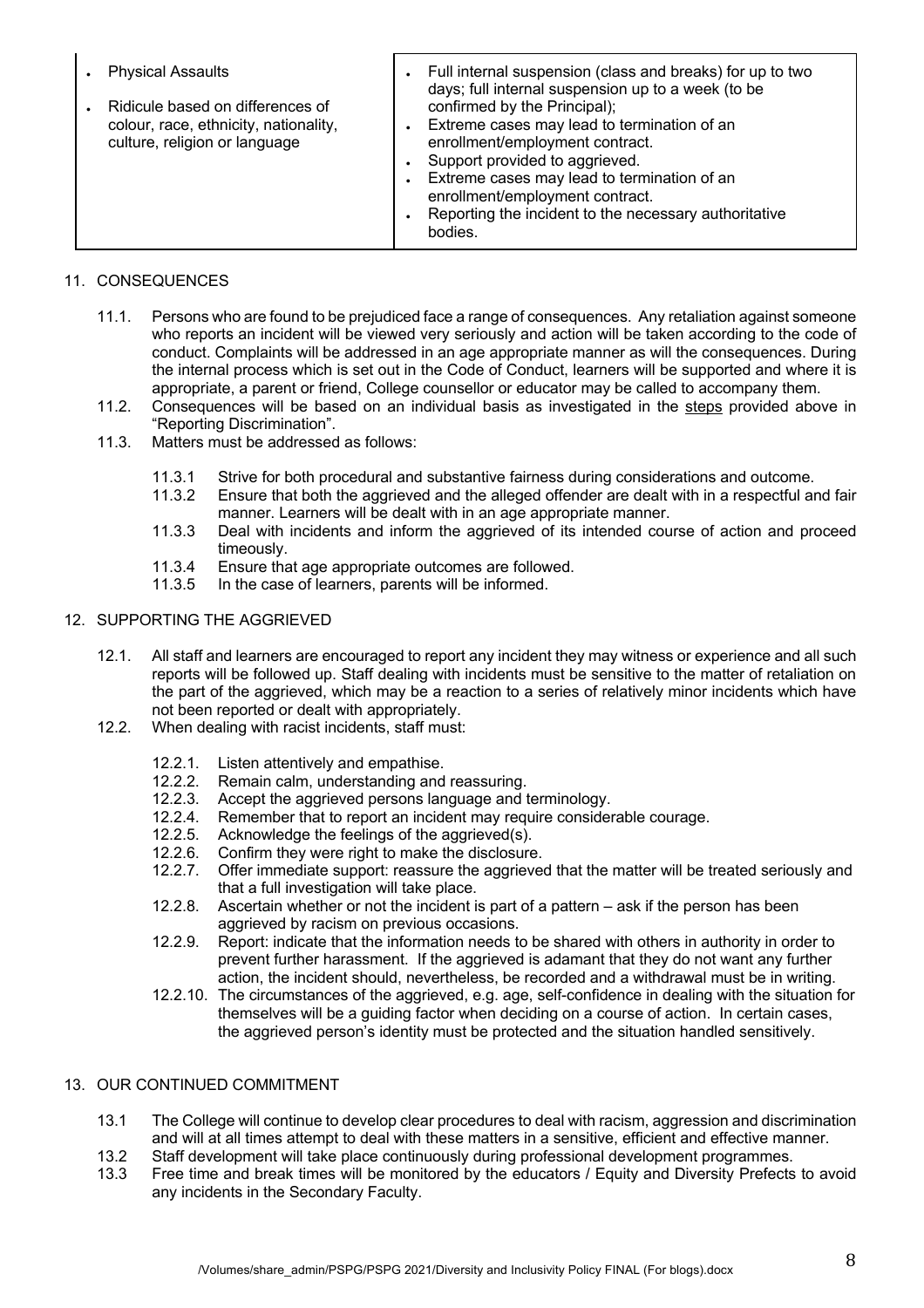- 13.4 **The Secondary Faculty** values the assistance and input of the Equity & Diversity Prefects. All concerns will be addressed, discussed and evaluated during regular meetings with the Principal or Equity and Diversity Liaison. **The Preparatory Faculty** is monitored by Teachers or members of staff.
- 13.5 Age appropriate issues are integrated throughout the curriculum across all faculties, on a continuous basis and at designated times e.g. assembly and other gatherings.
- 13.6 Awareness is created through workshops and open discussions.
- 13.7 These procedures will enable the immediate resolution of problems, in a sensitive, efficient and effective manner.
- 13.8 The word "immediate" shall mean, as soon as is reasonably possible under the circumstances and without undue delay, taking into account the nature of the discrimination or harassment, including that it must be dealt with in a confidential and sensitive manner.

## 14. ADDITIONAL MEASURES TO PROMOTE EQUALITY

- 14.1 Ongoing audit of *all* College policies and practices with a view to eliminating all discriminatory aspects.
- Develop progressive policies and initiate codes of practice in order to eliminate unfair discrimination.
- 14.3 Adopt viable action plans for the promotion and achievement of equality and prevention of any kind.
- 14.4 Prioritise the elimination of unfair discrimination and the promotion of diversity.

### 15. POLICY DEVELOPMENT PROCEDURES

- 15.1 **Identification of Need:** It is an Umalusi requirement for a Quality Management System relating to policies.
- 15.2 **Development and Drafting:** When a need for policy is identified, the need will be communicated to the responsible Management Team and a process of consultation and policy development will be initiated.
- 15.3 All changes to official College policies and procedures follow the guidelines for the development of these, and follow a formal approval process.

### 16. MONITORING AND REVIEWING OF THIS POLICY

- 16.1 All members of the Parklands College community may report incidents of policy malfunction, or of any loopholes in a policy to the Senior Management Team.
- 16.2 The Executive Management Team follows the review process set out in the Operational Plan, over a specific cycle period. College policies undergo an in-depth review and amendment during this process. Policies are reviewed more frequently and amended where necessary due to changes in legislation or College operations. The Board of Directors makes the final approval.
- 16.3 As set out in our Strategic Plan, all policies and practices are reviewed with the objective of eliminating all racism and discriminatory aspects.

## 17. ACKNOWLEDGEMENTS

- 17.1 Department of Employment and Labour Government Notices, 20 September 2020 No. 43630. Draft Code of Good Practice on the prevention and elimination of aggression and harassment in the world of work for public comment
- 17.2 Children's Act [No. 38 of 2005]
- 17.3 Extract from South African Constitution Chapter 2: Bill of Rights
- 17.4 Brandon Schiff from Bagraims Attorneys, Labour Law Specialists
- 17.5 Westerford High School and Consultants including:
	- 17.5.1 Kehiloe Ntsekhe, Independent Consultant
	- 17.5.2 Solanga Rosa, Director of the Bertha Centre for Social Intervention and Entrepreneurship at the Graduate School of Business, University of Cape Town
	- 17.5.3 Hugh Corder, Professor Emeritus of Public Law at University of Cape Town
	- 17.5.4 St Peter's College, South Africa: Dignity and Anti-Discrimination Policy (May 2018)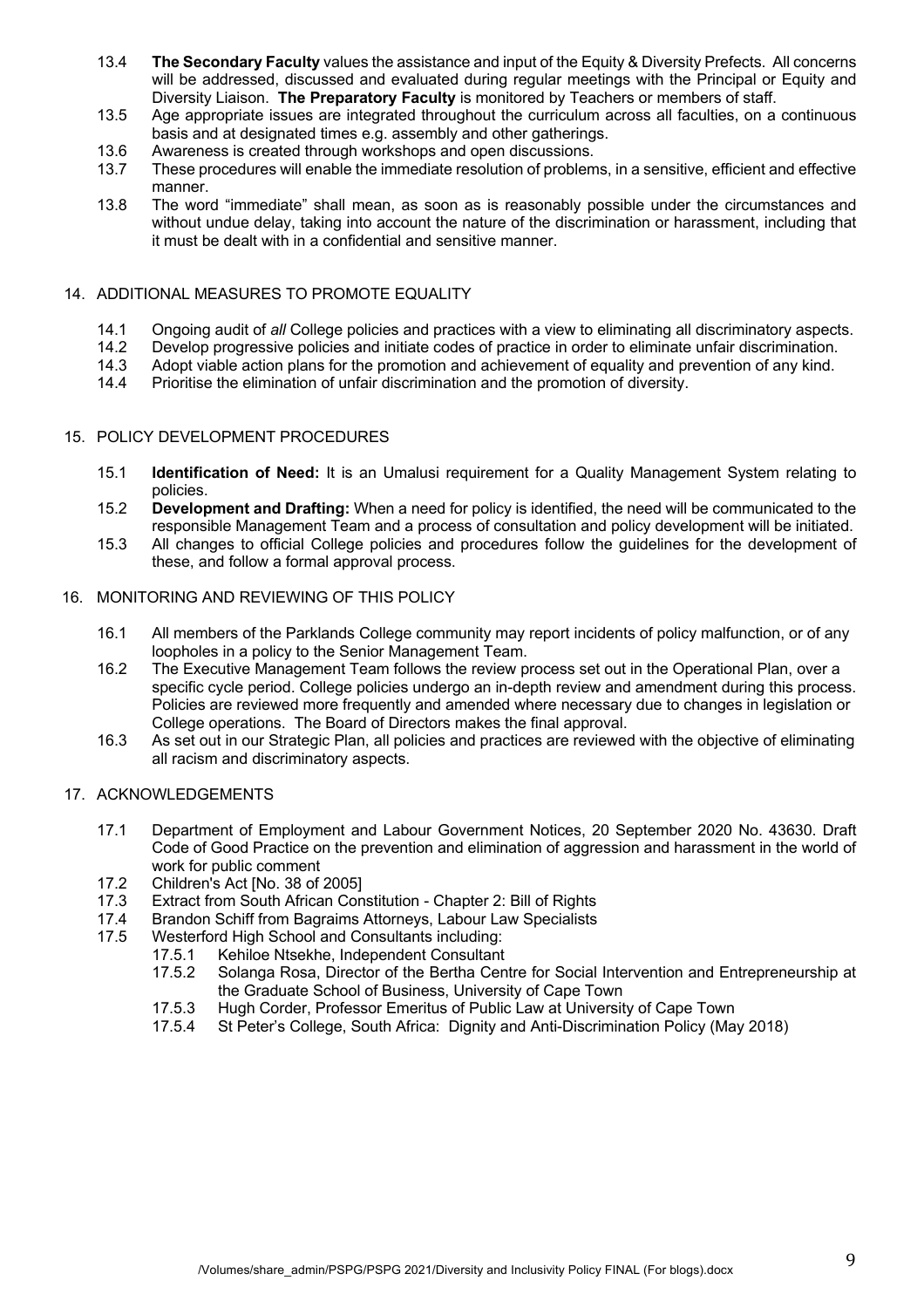

# **DISCRIMINATION COMPLAINT FORM**

Date, Time and Location of Incident …………………………………………………………………

| <b>VICTIM's Details</b> | <b>TRANSGRESOR's Details</b> |  |
|-------------------------|------------------------------|--|
|                         |                              |  |
| Year group/age          | Year group/age               |  |
| $\bullet$               | $\bullet$                    |  |
| Parent/carer            | Parent/carer                 |  |
| $\bullet$               | $\bullet$                    |  |
| <b>Teaching Staff</b>   | <b>Teaching Staff</b>        |  |
| $\bullet$               | $\bullet$                    |  |
| <b>Support Staff</b>    | <b>Support Staff</b>         |  |
| $\bullet$               | $\bullet$                    |  |
| Unknown                 | Unknown                      |  |

## **Nature of Incident**

(Tick any that apply)

| Racist comments and language | Ridicule / ostracism             |
|------------------------------|----------------------------------|
| Provocative behaviour        | Verbal abuse and threats         |
| Racist graffiti              | Possession / distribution        |
| Physical assault             | Written abuse of racist material |
| Damage to property           | <b>Other</b>                     |

\_\_ Cyberbullying/social media